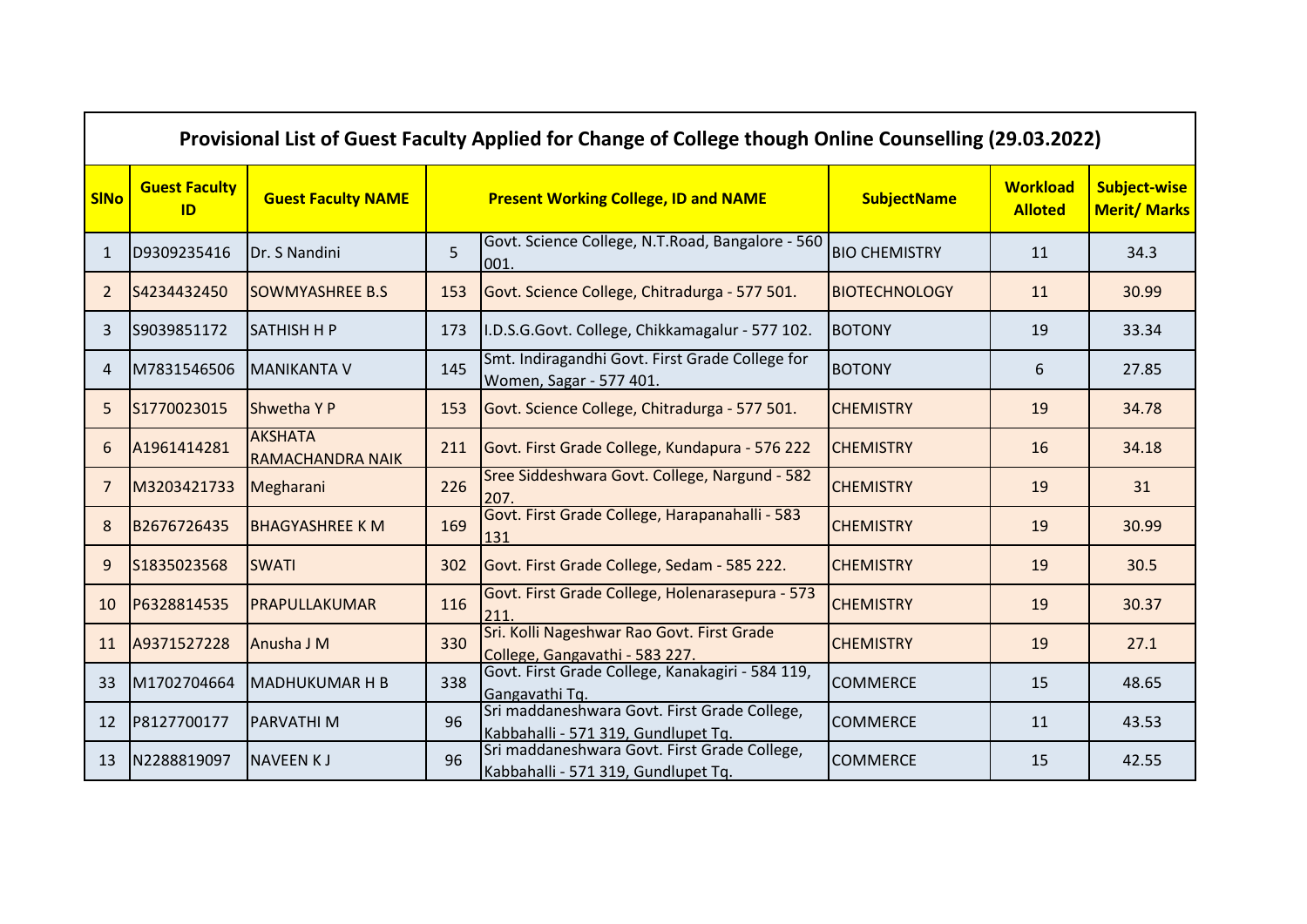| 14 | J2561628642 | JAGADEESHA D M         | 104 | Govt. First Grade College, Kyathanahalli - 571<br>427, Pandavapura                             | <b>COMMERCE</b> | 8              | 42.42 |
|----|-------------|------------------------|-----|------------------------------------------------------------------------------------------------|-----------------|----------------|-------|
| 15 | V1884528379 | <b>VIDYA UP</b>        | 216 | Govt. First Grade College, Virajpet - 571 218                                                  | <b>COMMERCE</b> | 4              | 42.25 |
| 16 | S9467231384 | <b>SRINIVASA R</b>     | 245 | Govt. First Grade College, Chikkabasur - 581 120,<br>Byadagi Tq                                | <b>COMMERCE</b> | 15             | 41.57 |
| 17 | R6843812382 | <b>RUMI RABIYA</b>     | 155 | Govt. First Grade College, Molkalmuru - 577 535. COMMERCE                                      |                 | $\overline{7}$ | 41.4  |
| 18 | R2073012803 | <b>IRUKSAR KOUSER</b>  | 245 | Govt. First Grade College, Chikkabasur - 581 120,<br>Byadagi Tq                                | <b>COMMERCE</b> | 15             | 41.17 |
| 19 | P1485711356 | <b>PALLAVIS</b>        | 98  | Govt. Womens College, M.C.Road, Mandya - 571<br>401                                            | <b>COMMERCE</b> | 15             | 41.13 |
| 20 | N9440046357 | <b>NAVYA TH</b>        | 245 | Govt. First Grade College, Chikkabasur - 581 120,<br>Byadagi Tq                                | <b>COMMERCE</b> | 12             | 41    |
| 21 | S7626400467 | <b>Srinivasa</b>       | 404 | Govt. First Grade College for Women,<br>Chickmagalur                                           | <b>COMMERCE</b> | 15             | 40.95 |
| 22 | A8022128136 | <b>ANUSHA R KOTIAN</b> | 186 | Govt. First Grade College, Uppinangadi -574 241,<br>(Puttur Tq.)                               | <b>COMMERCE</b> | 13             | 40.65 |
| 23 | R5787202081 | RAGHAVENDRAJL          | 23  | Govt. First Grade College, Vijaypura Road,<br>Devanahalli - 562 110.                           | <b>COMMERCE</b> | 10             | 40.6  |
| 24 | A3766631499 | <b>ADARSH MADIVAL</b>  | 254 | Govt. First Grade College, Honnavara - 581 334                                                 | <b>COMMERCE</b> | 14             | 40.6  |
| 25 | S5376934033 | <b>SHIVARAJA</b>       | 19  | Govt. First Grade College, Varthur - 560 087,<br><b>Bangalore East</b>                         | <b>COMMERCE</b> | $\overline{7}$ | 39.82 |
| 26 | S9408739511 | <b>SHASHIPRABHA S</b>  | 199 | Govt. First Grade College, Punjalakatte - 574<br>233, Belthangadi Tq.                          | <b>COMMERCE</b> | 6              | 39.53 |
| 27 | S1228939018 | <b>SWETHACS</b>        | 28  | Govt. First Grade College, Ramanagara - 571<br>511                                             | <b>COMMERCE</b> | $\overline{7}$ | 39.5  |
| 28 | S4376020734 | <b>SWAPNA V</b>        | 69  | Govt. First Grade College, 3rd cross BEO campus<br>Robersonpet, K.G.F - 563 122, Bangarpet Tq. | <b>COMMERCE</b> | 15             | 39.3  |
| 29 | A4933412330 | <b>ASHA S</b>          | 70  | Govt. First Grade College, Bangaru Tirupati - 563<br>116, Hulkur Village, Bangarpet            | <b>COMMERCE</b> | 15             | 39    |
| 30 | S1093112495 | <b>SHRUTHI G M</b>     | 343 | Govt. First Grade College, Siraguppa - 583 121.                                                | <b>COMMERCE</b> | 15             | 38.79 |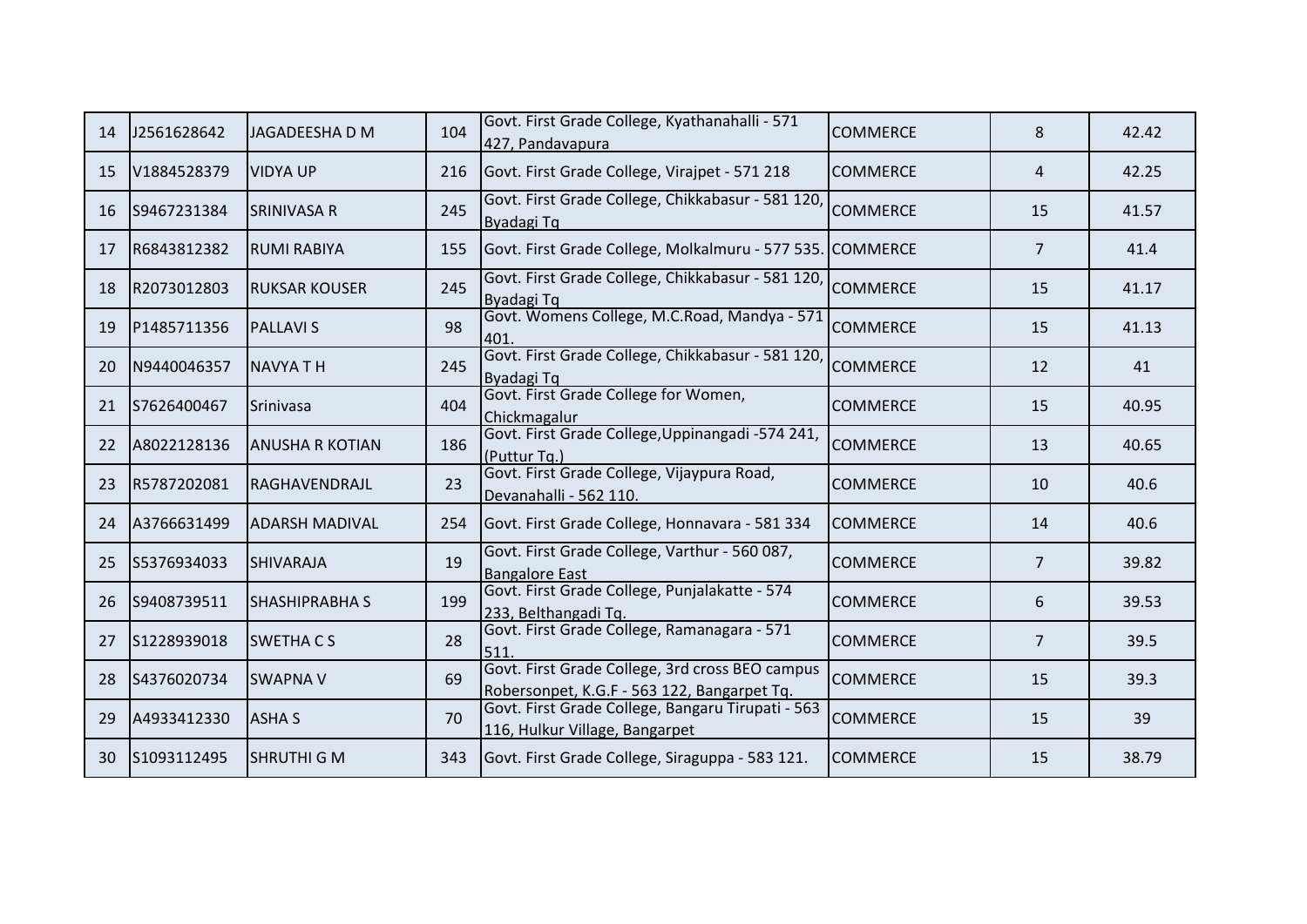| 31 | M3209607055 | IMANJUNATHA C P                            | 400 | Govt. First Grade College for Women, Dharwad                       | <b>COMMERCE</b>         | 8              | 38.76 |
|----|-------------|--------------------------------------------|-----|--------------------------------------------------------------------|-------------------------|----------------|-------|
| 32 | H7318845628 | <b>HEMALATHA A R</b>                       | 394 | Govt. First Grade College for Women, Yadgir                        | <b>COMMERCE</b>         | 15             | 38.68 |
| 34 | M7155449808 | <b>MANASA PS</b>                           | 317 | Govt. First Grade College, Shahapur - 585 223.                     | <b>COMMERCE</b>         | 15             | 38.58 |
| 35 | A4858700872 | Anita Mahadevappa<br>Kolar                 | 280 | Govt. First Grade College(Women), Jamakhandi -<br>587 301.         | <b>COMPUTER SCIENCE</b> | 11             | 48.9  |
| 36 | S8214914827 | <b>SHEELAVANTAMMA</b>                      | 317 | Govt. First Grade College, Shahapur - 585 223.                     | <b>COMPUTER SCIENCE</b> | 19             | 38.55 |
| 37 | S9725040239 | <b>SHRADDHA MARDANE</b>                    | 381 | Govt. First Grade College, Beedi, Khanapura Tq.                    | <b>COMPUTER SCIENCE</b> | 10             | 37.1  |
| 41 | D2951028251 | Donald Prakash Pinto                       | 179 | Govt. First Grade College, Kadur - 577 548.                        | <b>COMPUTER SCIENCE</b> | 8              | 35.11 |
| 38 | V4733130698 | <b>VISHWAJEET VEERANNA</b><br><b>ALAWA</b> | 923 | Residential Govt. First Grade College,<br>THALABALA, Koppal Dist.  | <b>COMPUTER SCIENCE</b> | $\overline{4}$ | 30.33 |
| 39 | V6naik04929 | Veena                                      | 298 | Govt. First Grade College, Mamadapura - 591<br>233, Bijapura       | <b>COMPUTER SCIENCE</b> | 6              | 28.61 |
| 40 | C9410528417 | Chaithra H V                               | 119 | Govt. First Grade College, Sakaleshpura - 573<br>134.              | <b>COMPUTER SCIENCE</b> | 10             | 25.15 |
| 42 | C4652830331 | <b>CHETHAN G A</b>                         | 93  | Govt. First Grade College, Yelandur - 571 441                      | <b>COMPUTER SCIENCE</b> | 6              | 24.08 |
| 43 | S5991524391 | <b>SOUMYA MOTALLI</b>                      | 147 | Govt. First Grade College, Shimoga - 577 201                       | <b>COMPUTER SCIENCE</b> | 19             | 23.9  |
| 44 | L9634922356 | <b>LIDWIN L P</b>                          | 195 | Govt. First Grade College, Puttur - 574 201                        | <b>COMPUTER SCIENCE</b> | $\overline{4}$ | 23.83 |
| 45 | Y5778543630 | YAMUNA T                                   | 405 | Govt. First Grade College for Women, Pavagada,<br><b>Tumkur Tq</b> | <b>COMPUTER SCIENCE</b> | 11             | 23.47 |
| 46 | S9728421652 | <b>SHIVAKUMARA K G</b>                     | 411 | Govt. First Grade College, Kanyana, Bantwala Tq. ECONOMICS         |                         | 15             | 51.43 |
| 47 | M7661630142 | <b>MURTHY N</b>                            | 198 | Govt. First Grade College for Women, Mangalore<br>$-575001$        | <b>ECONOMICS</b>        | 8              | 49.66 |
| 48 | N9028927069 | Nagaraj A. Yamanur                         | 239 | Govt. First Grade College, Haveri - 581 110                        | <b>ECONOMICS</b>        | 15             | 46.75 |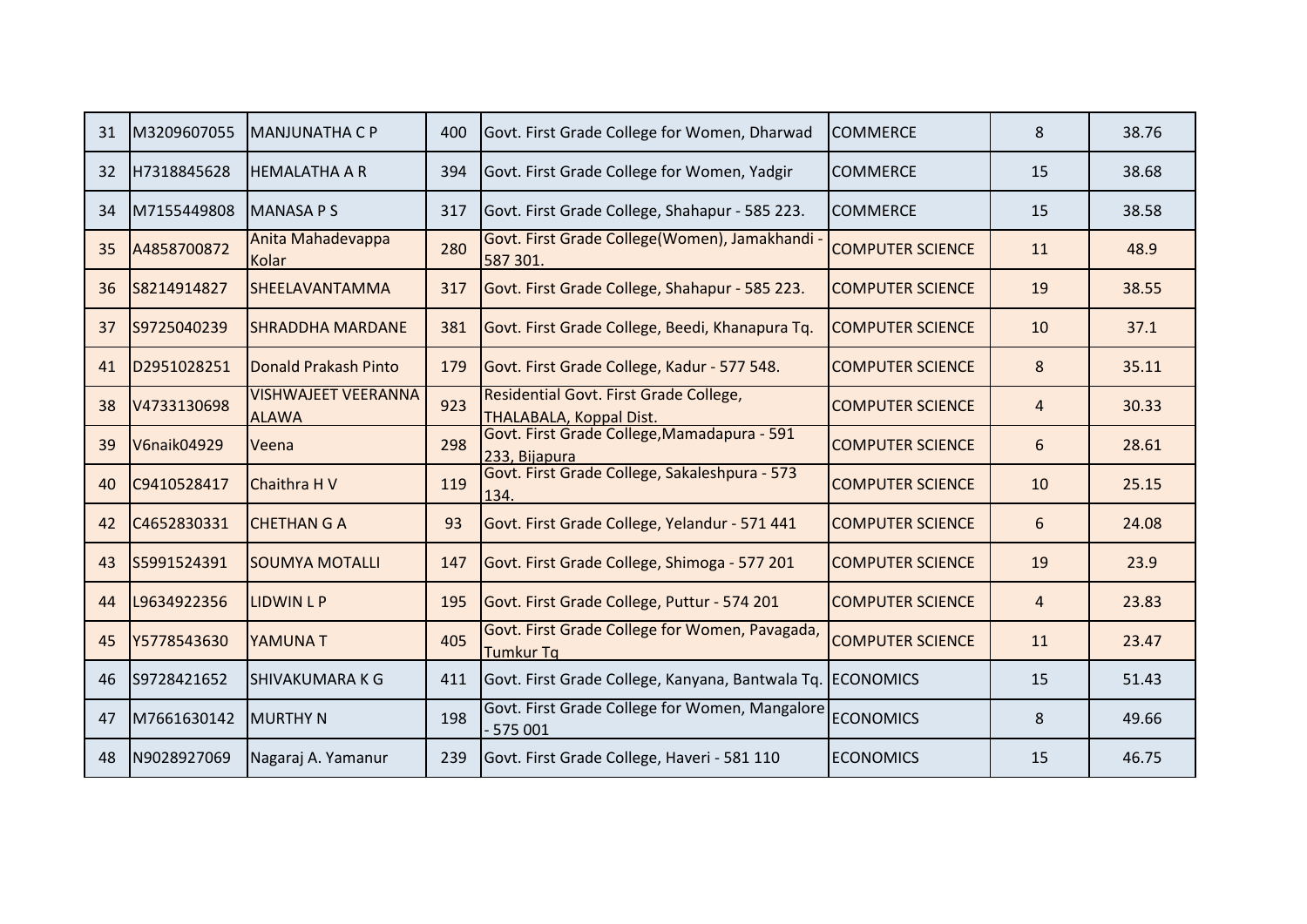| 49 | N9754400428 | INARI ANANDA                 | 350 | <b>Government Commerce and Management</b><br>College, Anantpur Road, Bellary City - 583 101       | <b>ECONOMICS</b>         | 12             | 42.28 |
|----|-------------|------------------------------|-----|---------------------------------------------------------------------------------------------------|--------------------------|----------------|-------|
| 50 | H1456815000 | <b>HANUMANT</b>              | 401 | Govt. First Grade College for Women, Gadag                                                        | <b>ECONOMICS</b>         | $\overline{7}$ | 41.59 |
| 51 | P4429836027 | <b>PAVAN N HEGDE</b>         | 343 | Govt. First Grade College, Siraguppa - 583 121.                                                   | <b>ECONOMICS</b>         | 4              | 41.29 |
| 52 | R8086241263 | RAGHAVENDRA                  | 346 | Govt. First Grade College, Sandur - 583 119                                                       | <b>ECONOMICS</b>         | 8              | 41.04 |
| 53 | A7509938598 | <b>ARSHIYA KHANUM</b>        | 127 | Govt. Home Science College for Women, N. E.<br>Basic School, Rangoli Halla, Hassan - 573 201 (Co- | <b>ENGLISH</b>           | 15             | 39    |
| 54 | A5023022531 | Arunkumar Parashuram<br>Loka | 381 | Govt. First Grade College, Beedi, Khanapura Tq.                                                   | <b>ENGLISH</b>           | 16             | 38.16 |
| 55 | T7306010276 | <b>THANUJAKSHI.K.SHETTY</b>  | 374 | Govt. First Grade College, Mudipu, Bantwala Tq.                                                   | ENGLISH                  | 15             | 28.3  |
| 56 | M3116518819 | Mabusab. K                   | 348 | Smt. Rudramba M P Prakash Govt. First Grade<br>College, Huvinahadagali - 583 219                  | <b>ENGLISH</b>           | 5              | 28.21 |
| 57 | C2719432494 | <b>CHANDRAKALAY</b>          | 132 | Govt First Grade College Domlur, Bengaluru Dist                                                   | ENGLISH                  | 4              | 26.29 |
| 58 | K9717345767 | <b>K P MAHESH KUMAR</b>      | 134 | Govt. First Grade College, Halebidu - 573 121,<br>Belur Tq.                                       | Environmental<br>Science | 8              | 69.5  |
| 59 | R4037017011 | <b>IRAKESH SHARMA M S</b>    | 80  | Govt. First Grade Womens College, Vijayanagara, Environmental<br>Mysore - 570 017                 | Science                  | 8              | 58.47 |
| 60 | L6376900438 | Lathamani R                  | 87  | Govt. First Grade College, Siddartha Layout - 570 Environmental<br>011, Mysore                    | Science                  | 6              | 54.31 |
| 61 | D3545427503 | Dr.Chandana M                | 106 | Govt. First Grade College, Pandavapura - 571<br>434                                               | Environmental<br>Science | 6              | 50.16 |
| 62 | P9732917575 | <b>PRAVARD M</b>             | 88  | Govt. First Grade College, Hullahalli - 571 314,<br>Nanjangud Tq                                  | Environmental<br>Science | 4              | 33.04 |
| 63 | S5161010847 | <b>SHREYA HL</b>             | 185 | Govt. First Grade College, Sakarayapatna - 577<br>135, Kadur Tq:                                  | Environmental<br>Science | $\overline{4}$ | 26.8  |
| 64 | R3094300655 | <b>RAGHAVENDRA GOURI</b>     | 372 | Govt First Grade College Harugeri, Belagum Dist                                                   | Geography                | 19             | 34.41 |
| 65 | R2035204490 | <b>RAVINDRA</b>              | 359 | Govt. First Grade College, Hulsooru - 585 416,<br>Basavakalyana Tq.                               | <b>HINDI</b>             | 5              | 62.28 |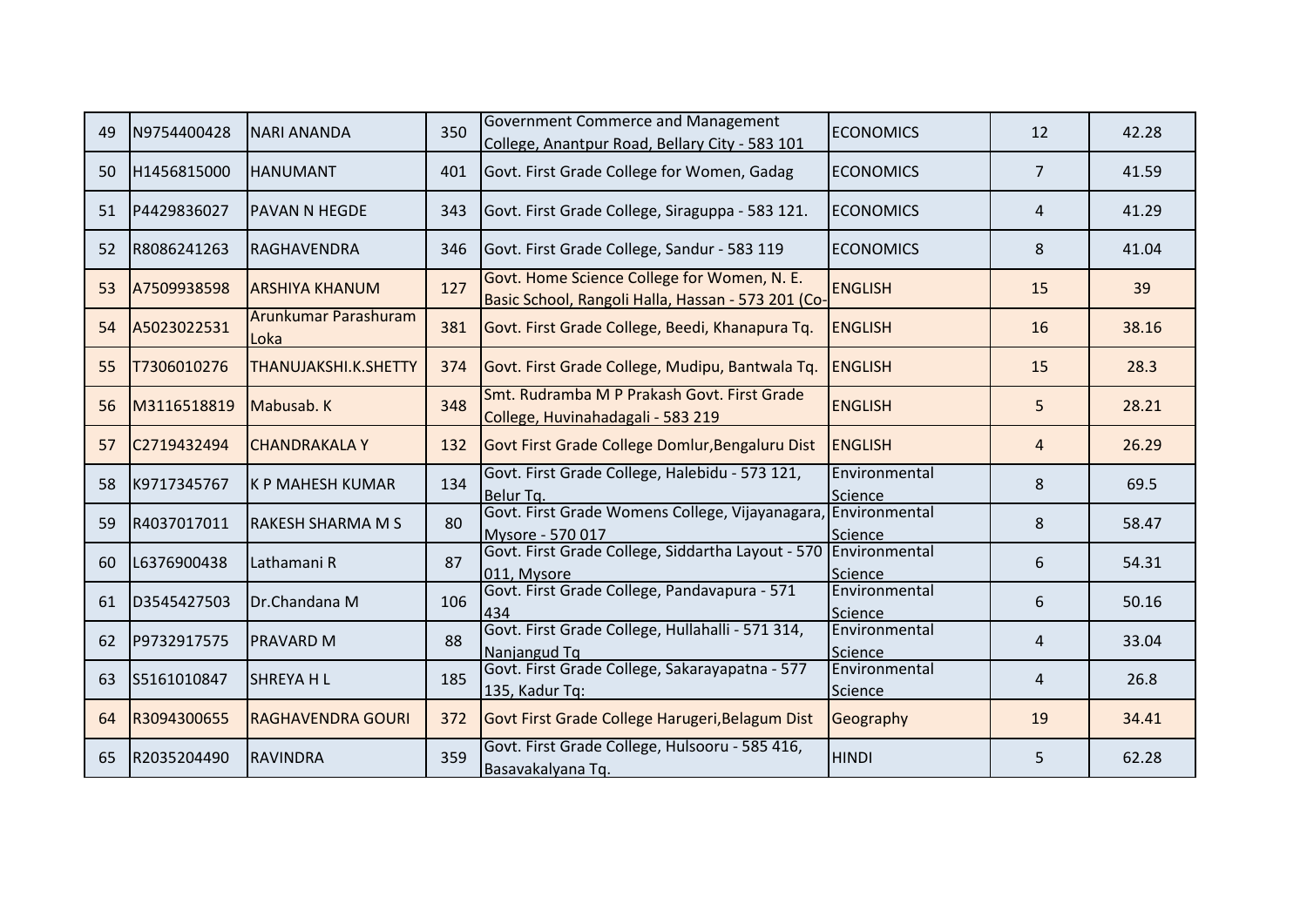| 66 | M0938538406 | lMAMATHASHREE K            | 208 | Smt. Rukmini Shedthi Memorial National Govt.<br>First Grade College, Barkur - 576 210 (Udupi Tq.) | <b>HINDI</b>   | 8              | 56    |
|----|-------------|----------------------------|-----|---------------------------------------------------------------------------------------------------|----------------|----------------|-------|
| 67 | R2718120138 | RAJARAJESWARI. H. G        | 117 | Govt. First Grade Womens College,<br>Holenarasipura - 573 211                                     | <b>HINDI</b>   | 4              | 35.3  |
| 68 | S9329321917 | IS M RAVI                  | 111 | Govt. First Grade College for Women, K.R.Pet -<br>571426                                          | <b>HISTORY</b> | 5              | 53.88 |
| 69 | S6280915660 | Sumalatha P V              | 196 | Govt. First Grade College, Sullya - 574 239                                                       | <b>HISTORY</b> | 10             | 50    |
| 70 | R6303521306 | <b>Rajashekhara Murthy</b> | 115 | B.M.Shetty, Govt. First Grade College, Konnanur -<br>573 130, (Arkalgudu Tq.)                     | <b>HISTORY</b> | 5              | 48.6  |
| 71 | V7014354952 | <b>VINAYAK HEGDE</b>       | 119 | Govt. First Grade College, Sakaleshpura - 573<br>134.                                             | <b>HISTORY</b> | 8              | 47.84 |
| 72 | S0465032297 | ISRIKANTA MURTHY N         | 35  | Govt. First Grade College, Harohalli - 562 112,<br>Kanakapura Tq.                                 | <b>HISTORY</b> | 6              | 44.84 |
| 73 | D4340030549 | <b>DINESHABT</b>           | 148 | Govt. First Grade College, Thirthahalli - 577 432                                                 | <b>HISTORY</b> | 6              | 42.85 |
| 74 | A5780925568 | <b>ADANNA</b>              | 912 | <b>Residential Govt. First Grade</b><br>College, Mudnal, Yadgir Dt                                | <b>HISTORY</b> | 5              | 39.19 |
| 75 | V3024707636 | <b>VIDHYASHREE S H</b>     | 339 | Govt. First Grade College, Kudligi - 583 135.                                                     | <b>HISTORY</b> | $\overline{4}$ | 38.24 |
| 76 | G6844606408 | lGOWDA CHITHAIAH J         | 157 | Govt. First Grade College, Parasurampura,<br>(Chellakere Tq.)                                     | <b>KANNADA</b> | 10             | 52.23 |
| 77 | R4304711771 | Ramesh B                   | 88  | Govt. First Grade College, Hullahalli - 571 314,<br>Nanjangud Tq                                  | <b>KANNADA</b> | 15             | 52.09 |
| 78 | E6065831267 | <b>ENDUBAI</b>             | 359 | Govt. First Grade College, Hulsooru - 585 416,<br>Basavakalyana Tq.                               | <b>KANNADA</b> | $\overline{7}$ | 49.86 |
| 79 | G9954032400 | <b>GADEPPA</b>             | 339 | Govt. First Grade College, Kudligi - 583 135.                                                     | <b>KANNADA</b> | 6              | 47.9  |
| 80 | G2872754798 | <b>GIRISHAK</b>            | 405 | Govt. First Grade College for Women, Pavagada,<br><b>Tumkur Tq</b>                                | <b>KANNADA</b> | $\overline{7}$ | 47.74 |
| 81 | V1831215490 | <b>VENKATESH</b>           | 382 | Govt. First Grade College, Kerur, Badami Tq.                                                      | <b>KANNADA</b> | 5              | 47.61 |
| 82 | D4271508746 | <b>DR.VIRUPAKSHAS</b>      | 341 | Gangavathi Venkataramanashetty<br>Padmavathamma Govt. First Grade College,                        | <b>KANNADA</b> | 4              | 47.24 |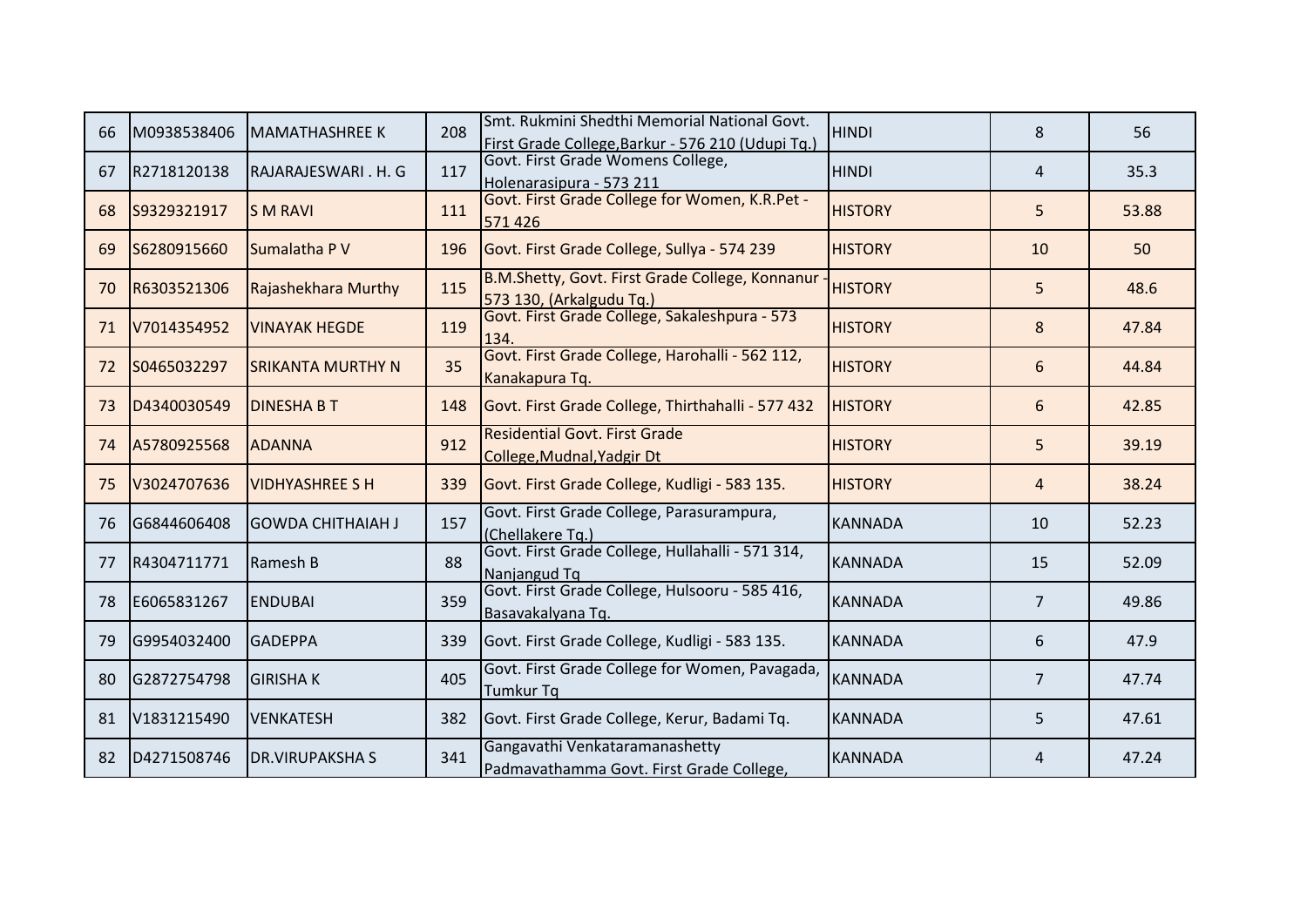| 83 | S4785339983 | <b>SHIVANAND</b><br><b>GOURAKKANAVAR</b>   | 193 | Govt. First Grade College, Kavur - 575 015.<br>(Mangalore)                                | <b>KANNADA</b>     | 5              | 45.69 |
|----|-------------|--------------------------------------------|-----|-------------------------------------------------------------------------------------------|--------------------|----------------|-------|
| 84 | C6139519949 | <b>CHANDRAKALA V S</b>                     | 81  | Govt. First Grade College, Saligrama - 571 604,<br>K.R.Nagar Tq.                          | Management         | 15             | 23.03 |
| 85 | U6807141289 | <b>USHA BS</b>                             | 81  | Govt. First Grade College, Saligrama - 571 604,<br>K.R.Nagar Tq.                          | Management         | 15             | 21.94 |
| 86 | M8102731490 | Madhu G                                    | 77  | Govt. First Grade College, Periyapatna - 571 107. Management                              |                    | 6              | 21.16 |
| 87 | D2150759788 | Devika B M                                 | 156 | Vedavathi Govt. First Grade College, Hiriyur - 572<br>143.                                | Management         | 5              | 21    |
| 88 | S5511938095 | soumya chandrakanth v                      | 331 | Govt. First Grade College, Koppal - 583 231                                               | <b>MATHEMATICS</b> | 19             | 41.56 |
| 89 | A7054000302 | <b>ASHAHS</b>                              | 84  | Govt. First Grade College, T.Narasipura - 571 124 MATHEMATICS                             |                    | 19             | 32.88 |
| 90 | A1819724956 | <b>ASFIYA SULTANA</b>                      | 23  | Govt. First Grade College, Vijaypura Road,<br>Devanahalli - 562 110.                      | <b>MATHEMATICS</b> | 14             | 30.21 |
| 91 | V7984522975 | <b>VEENAT</b>                              | 330 | Sri. Kolli Nageshwar Rao Govt. First Grade<br>College, Gangavathi - 583 227.              | <b>MATHEMATICS</b> | 12             | 29.68 |
| 92 | E6374427410 | <b>ERAMMA</b><br><b>SHIVAYOGEPPA HALAK</b> | 149 | Govt. First Grade College, Rippanpet - 577 426,<br>Hosanagara Tq.                         | <b>MATHEMATICS</b> | 4              | 28.7  |
| 93 | M1542332928 | <b>MANJUNATHA B</b>                        | 315 | Govt. First Grade College, Yadgiri - 585 202.                                             | Physics            | $\overline{7}$ | 46.26 |
| 94 | A7043802612 | <b>ASHWINI</b>                             | 358 | Govt. First Grade College, Mannahalli - 585 403,<br><b>Bidar Tg</b>                       | <b>Physics</b>     | 11             | 33.75 |
| 95 | A1947036197 | <b>ANITHA J</b>                            | 11  | Govt. First Grade College, Rajajinagar - 560 010,<br>Bangalore.                           | Physics            | 12             | 30.31 |
| 96 | D8385313568 | <b>DIVYANJALI R</b>                        | 34  | Govt. First Grade College, Kanakapura - 562 117                                           | <b>Physics</b>     | 15             | 29.63 |
| 97 | S6820713184 | <b>SRUJANA</b>                             | 330 | Sri. Kolli Nageshwar Rao Govt. First Grade<br>College, Gangavathi - 583 227.              | <b>Physics</b>     | 19             | 28.4  |
| 98 | A4427930772 | <b>APARNARC</b>                            | 10  | Lalbahadur Sastry Govt. Arts, Science and<br>Commerce College, R.T.Nagar, Bangalore - 560 | Physics            | 12             | 27.49 |
| 99 | A6351907695 | <b>AMBIKA</b>                              | 307 | Govt. First Grade College, Kalagi - 585 312,<br>Chittapura Tq:                            | Physics            | 8              | 27.25 |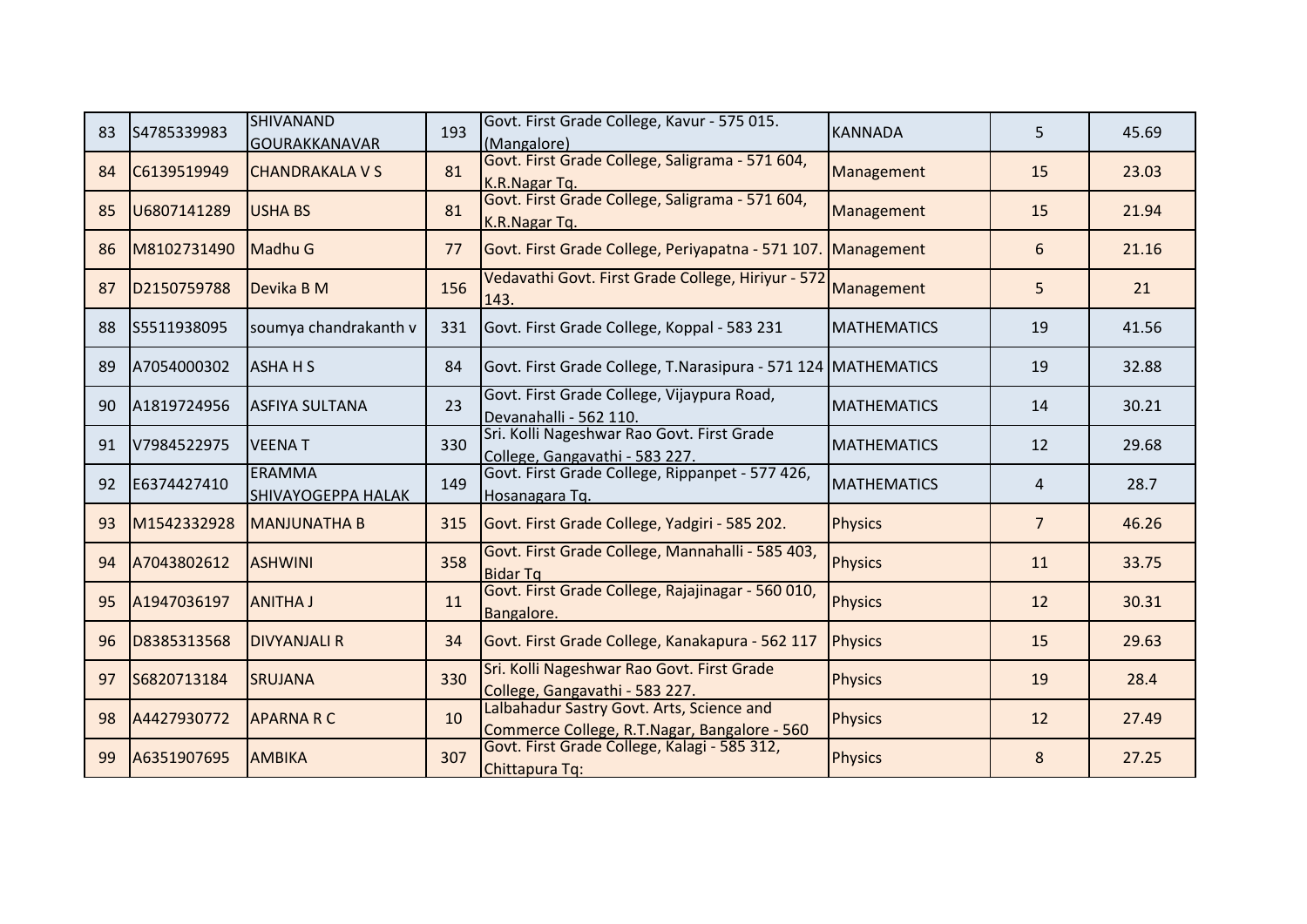| 100 | S6855946567     | <b>SIDDARAJU M</b>        | 141 | Govt. First Grade College, Soraba - 577 429.                                            | Physics                   | 19             | 26.11 |
|-----|-----------------|---------------------------|-----|-----------------------------------------------------------------------------------------|---------------------------|----------------|-------|
| 101 | S7472337037     | <b>SHWETHA K BHAT</b>     | 70  | Govt. First Grade College, Bangaru Tirupati - 563<br>116, Hulkur Village, Bangarpet     | <b>Physics</b>            | 6              | 25.57 |
| 102 | U5151915075     | lumera khanam             | 114 | Govt. First Grade College for Women, NEAR<br>STADIUM, M.G.ROAD, Hassan - 573 201        | POLITICAL SCIENCE         | 10             | 65.3  |
| 103 | A6371224069     | <b>ANUSUYA</b>            | 66  | Govt. First Grade College, SULIKUNTE ROAD,<br>Bangarpet - 563 114.                      | POLITICAL SCIENCE         | $\overline{7}$ | 63.2  |
| 104 | D1502007932     | <b>IDIVYASHREE T S</b>    | 12  | Govt. First Grade College, Jayanagar - 560 070,<br>Bangalore.                           | <b>POLITICAL SCIENCE</b>  | 6              | 53.53 |
| 105 | V2427733307     | IVINAYA KUMARA R          | 361 | Govt. First Grade College, Dhandeli                                                     | <b>IPOLITICAL SCIENCE</b> | 15             | 52.44 |
| 106 | A2507310779     | <b>ASHOKAH</b>            | 143 | Govt. First Grade College, Anavatti- 577 413,<br>(Soraba Tq.)                           | <b>POLITICAL SCIENCE</b>  | 6              | 50    |
| 107 | S8980247647     | <b>SATYAMURTHY K M</b>    | 141 | Govt. First Grade College, Soraba - 577 429.                                            | IPOLITICAL SCIENCE        | 5              | 49.91 |
| 108 | L2396743156     | ILATHA B N                | 53  | Govt First Grade College, B.H. Road, Tumkur                                             | IPOLITICAL SCIENCE        | 4              | 49.8  |
| 109 | L8749452195     | LAKSHMIKANTHA A           | 334 | Govt. First Grade College, Alavandi - 585 226,<br>Koppal Tq.                            | <b>POLITICAL SCIENCE</b>  | 15             | 44.5  |
| 110 | 11624052582     | <b>IBRAHIM NIDAGUNDI</b>  | 145 | Smt. Indiragandhi Govt. First Grade College for<br>Women, Sagar - 577 401.              | <b>PSYCOLOGY</b>          | 19             | 27.9  |
| 111 | P3504738733     | <b>PRABHA S N</b>         | 197 | Govt. First Grade College, Mangalore Carstreet,<br>Mangalore - 575 001                  | <b>SANSKRIT</b>           | 15             | 28.49 |
| 112 | G6367802799     | <b>GANGADHARA S</b>       | 331 | Govt. First Grade College, Koppal - 583 231                                             | Social Work               | 15             | 46.5  |
| 113 | N7930500875     | <b>NIVEDITHA</b>          | 118 | H D Devegowda Govt. First Grade College,<br>Padavalahippe - 573 215, Holenarasipura Tq. | Social Work               | 10             | 40.71 |
| 114 | B2415829721     | <b>BHAVYA SHETTY N</b>    | 100 | Govt. First Grade College, K.R.Pet - 571 426.                                           | Social Work               | 13             | 40.56 |
| 115 | S6230718331     | <b>SHAKUNTHALA</b>        | 155 | Govt. First Grade College, Molkalmuru - 577 535. Social Work                            |                           | 10             | 39.81 |
|     | 116 G9723325034 | <b>GURULINGAPPA KADLI</b> | 329 | Govt. First Grade College, Kustagi - 584 121.                                           | <b>SOCIOLOGY</b>          | 15             | 52.64 |